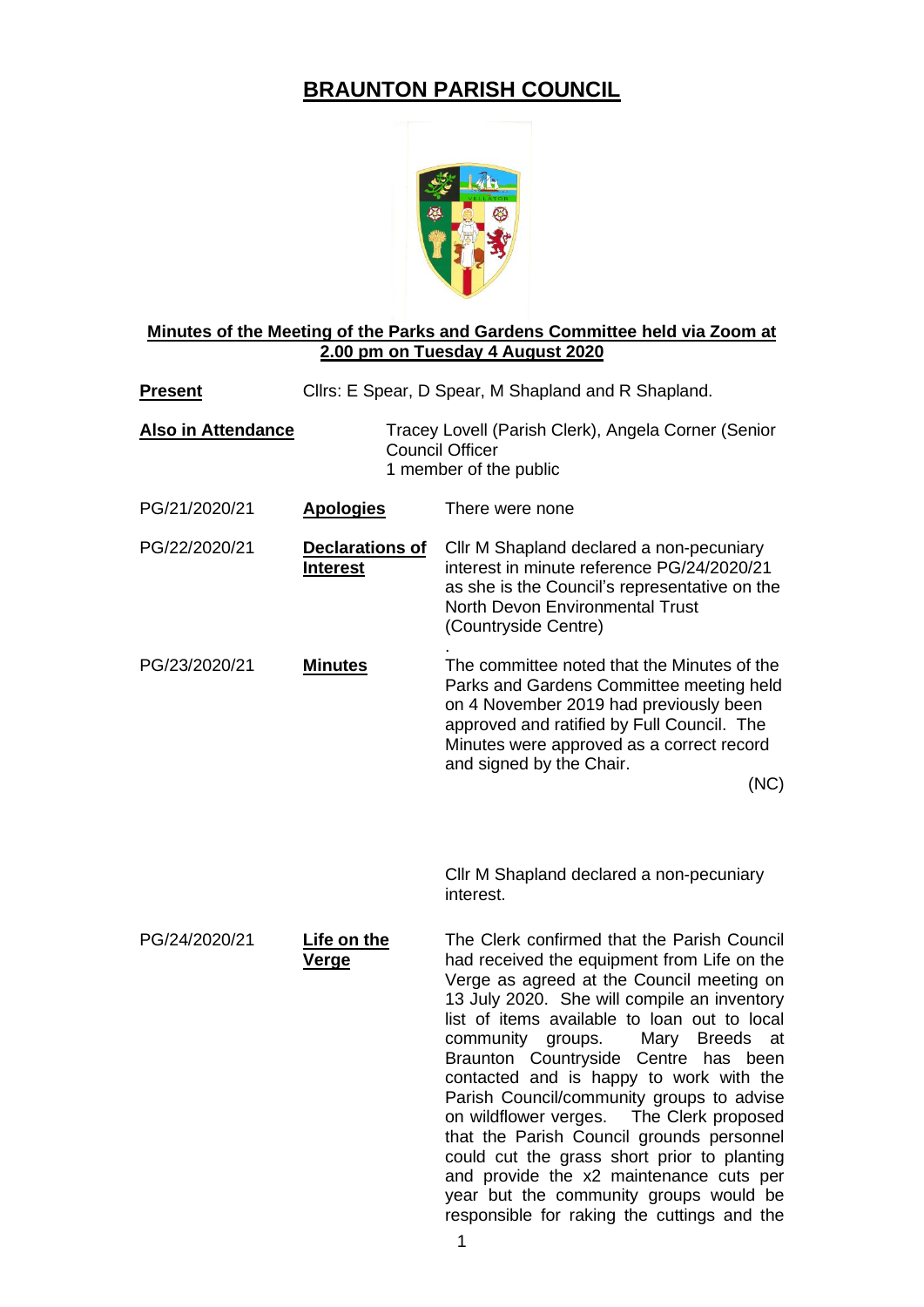Council would assist with the disposal. Groups will need to complete online training to work on the Highways. Parish Council Officers will actively look for funding for seeds.

RESOLVED: To recommend to Full Council:

- a) To hold a community engagement event in the Autumn with the Countryside Centre, subject to Covid-19 restrictions, to see how many people are interested in taking on wildlife verges.
- b) To draft a press release for immediate distribution.
- c) To inform and invite Devon County Council.
- d) To involve North Devon Council for their expertise.

(NC)

- PG/25/2020/21 **Tree Planting** a) The Clerk reported that the she has received a response from the County regarding tree planting on the grass verges. They are happy to support this, subject to consideration of:
	- Visibility Splays
	- Suitable species for the area
	- Overhead cables
	- The Parish Council taking on responsibility for the trees
	- Providing Public Liability Insurance
	- Pruning to ensure no risk to public

RESOLVED: To recommend to Full Council to:

- Obtain advice from Andy Jones at North Devon Council.
- Identify areas and species and take draft proposals to Devon County Council.

(NC)

b) Parish Council Land – The Clerk advised that the Parish Council had been awarded the 420 trees which had been applied for from the Woodland Trust. The Woodland Trust has stipulated that these should be planted with the Community and allow local children to take part. This may change due to Covid-19.

RESOLVED: To recommend to Full Council:

To proceed with the planting of trees